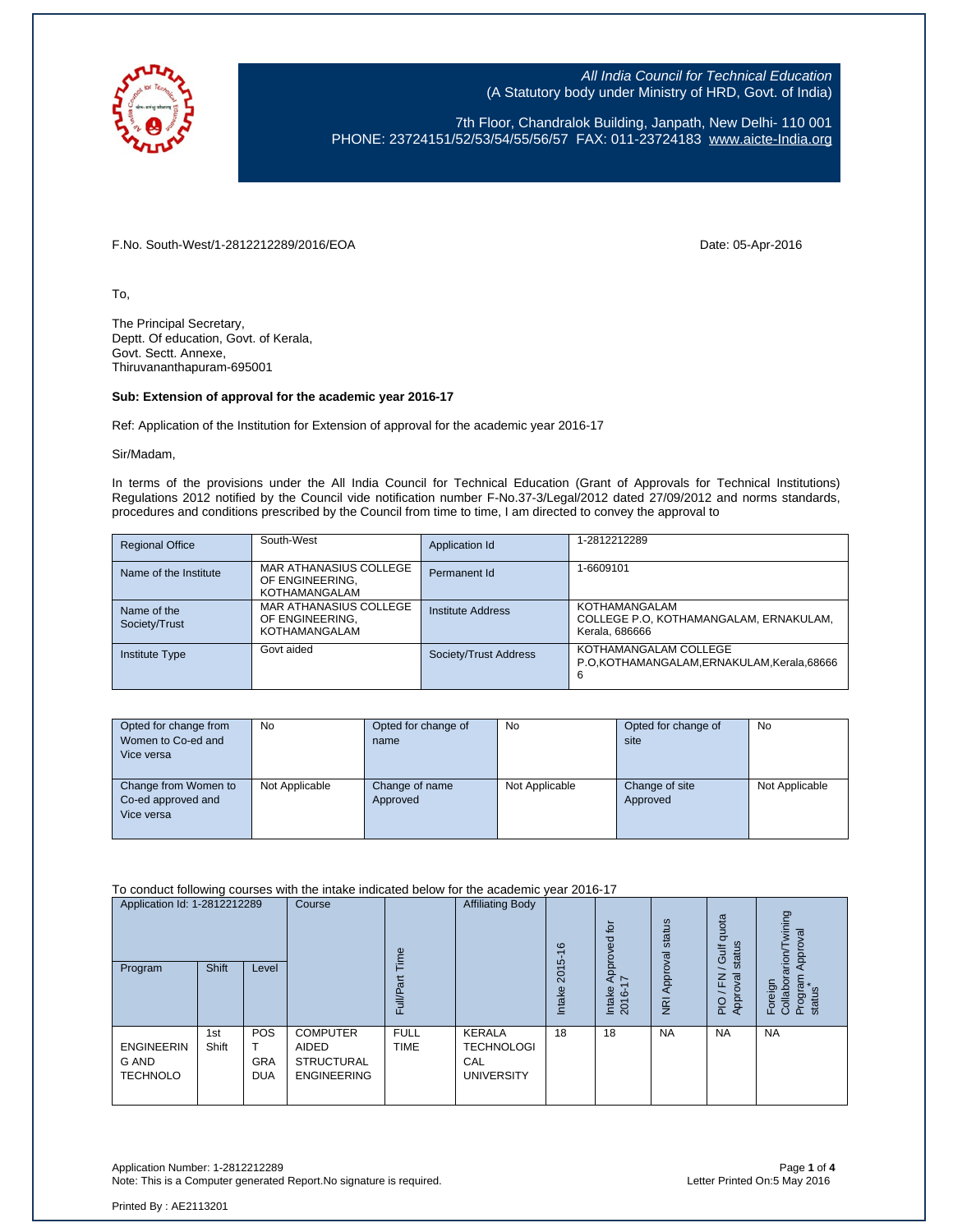

7th Floor, Chandralok Building, Janpath, New Delhi- 110 001 PHONE: 23724151/52/53/54/55/56/57 FAX: 011-23724183 [www.aicte-India.org](http://www.aicte-india.org/)

| GY                                                  |              | TE                                                 |                                                                                  |                            |                                                                |     |     |           |           |           |
|-----------------------------------------------------|--------------|----------------------------------------------------|----------------------------------------------------------------------------------|----------------------------|----------------------------------------------------------------|-----|-----|-----------|-----------|-----------|
|                                                     |              |                                                    |                                                                                  |                            |                                                                |     |     |           |           |           |
| <b>ENGINEERIN</b><br>G AND<br><b>TECHNOLO</b><br>GY | 1st<br>Shift | POS<br>T.<br>GRA<br><b>DUA</b><br>TE               | <b>COMPUTER</b><br><b>SCIENCE AND</b><br><b>ENGINEERING</b>                      | <b>FULL</b><br><b>TIME</b> | <b>KERALA</b><br><b>TECHNOLOGI</b><br>CAL<br><b>UNIVERSITY</b> | 24  | 24  | <b>NA</b> | <b>NA</b> | <b>NA</b> |
| <b>ENGINEERIN</b><br>G AND<br><b>TECHNOLO</b><br>GY | 1st<br>Shift | POS<br>Τ<br>GRA<br><b>DUA</b><br>TE                | <b>POWER</b><br><b>ELECTRONICS</b>                                               | <b>FULL</b><br><b>TIME</b> | <b>KERALA</b><br><b>TECHNOLOGI</b><br>CAL<br><b>UNIVERSITY</b> | 18  | 18  | <b>NA</b> | <b>NA</b> | <b>NA</b> |
| <b>ENGINEERIN</b><br>G AND<br><b>TECHNOLO</b><br>GY | 1st<br>Shift | <b>POS</b><br>Τ<br>GRA<br><b>DUA</b><br>TE         | <b>POWER</b><br><b>ELECTRONICS</b><br>AND POWER<br><b>SYSTEMS</b>                | <b>FULL</b><br><b>TIME</b> | <b>KERALA</b><br><b>TECHNOLOGI</b><br>CAL<br><b>UNIVERSITY</b> | 24  | 24  | <b>NA</b> | <b>NA</b> | <b>NA</b> |
| <b>ENGINEERIN</b><br>G AND<br><b>TECHNOLO</b><br>GY | 1st<br>Shift | POS<br>Τ<br>GRA<br><b>DUA</b><br>TE                | <b>PRODUCTION</b><br>AND<br><b>INDUSTRIAL</b><br><b>ENGINEERING</b>              | <b>FULL</b><br><b>TIME</b> | <b>KERALA</b><br><b>TECHNOLOGI</b><br>CAL<br><b>UNIVERSITY</b> | 18  | 18  | <b>NA</b> | <b>NA</b> | <b>NA</b> |
| <b>ENGINEERIN</b><br>G AND<br><b>TECHNOLO</b><br>GY | 1st<br>Shift | POS<br>Τ<br><b>GRA</b><br><b>DUA</b><br>TE         | <b>STRUCTURAL</b><br><b>ENGINEERING</b><br>AND<br>CONSTRUCTIO<br>N<br>MANAGEMENT | <b>FULL</b><br><b>TIME</b> | <b>KERALA</b><br><b>TECHNOLOGI</b><br>CAL<br><b>UNIVERSITY</b> | 24  | 24  | <b>NA</b> | <b>NA</b> | <b>NA</b> |
| <b>ENGINEERIN</b><br>G AND<br><b>TECHNOLO</b><br>GY | 1st<br>Shift | POS<br>T.<br><b>GRA</b><br><b>DUA</b><br>TE        | <b>THERMAL</b><br><b>POWER</b><br><b>ENGINEERING</b>                             | <b>FULL</b><br><b>TIME</b> | <b>KERALA</b><br><b>TECHNOLOGI</b><br>CAL<br><b>UNIVERSITY</b> | 24  | 24  | <b>NA</b> | <b>NA</b> | <b>NA</b> |
| <b>ENGINEERIN</b><br>G AND<br><b>TECHNOLO</b><br>GY | 1st<br>Shift | <b>POS</b><br>Τ<br><b>GRA</b><br><b>DUA</b><br>TE. | <b>TRANSPORTAT</b><br><b>ION</b><br><b>ENGINEERING</b>                           | <b>FULL</b><br><b>TIME</b> | <b>KERALA</b><br><b>TECHNOLOGI</b><br>CAL<br><b>UNIVERSITY</b> | 24  | 24  | <b>NA</b> | <b>NA</b> | <b>NA</b> |
| <b>ENGINEERIN</b><br>G AND<br><b>TECHNOLO</b><br>GY | 1st<br>Shift | POS<br>T.<br>GRA<br><b>DUA</b><br>TE               | <b>VLSI AND</b><br>EMBEDDED<br><b>SYSTEMS</b>                                    | <b>FULL</b><br><b>TIME</b> | <b>KERALA</b><br><b>TECHNOLOGI</b><br>CAL<br><b>UNIVERSITY</b> | 24  | 24  | <b>NA</b> | <b>NA</b> | <b>NA</b> |
| <b>ENGINEERIN</b><br>G AND<br><b>TECHNOLO</b><br>GY | 1st<br>Shift | <b>UND</b><br>ER.<br>GRA<br><b>DUA</b><br>TE       | <b>CIVIL</b><br><b>ENGINEERING</b>                                               | <b>FULL</b><br><b>TIME</b> | <b>KERALA</b><br><b>TECHNOLOGI</b><br>CAL<br><b>UNIVERSITY</b> | 120 | 120 | <b>NA</b> | <b>NA</b> | <b>NA</b> |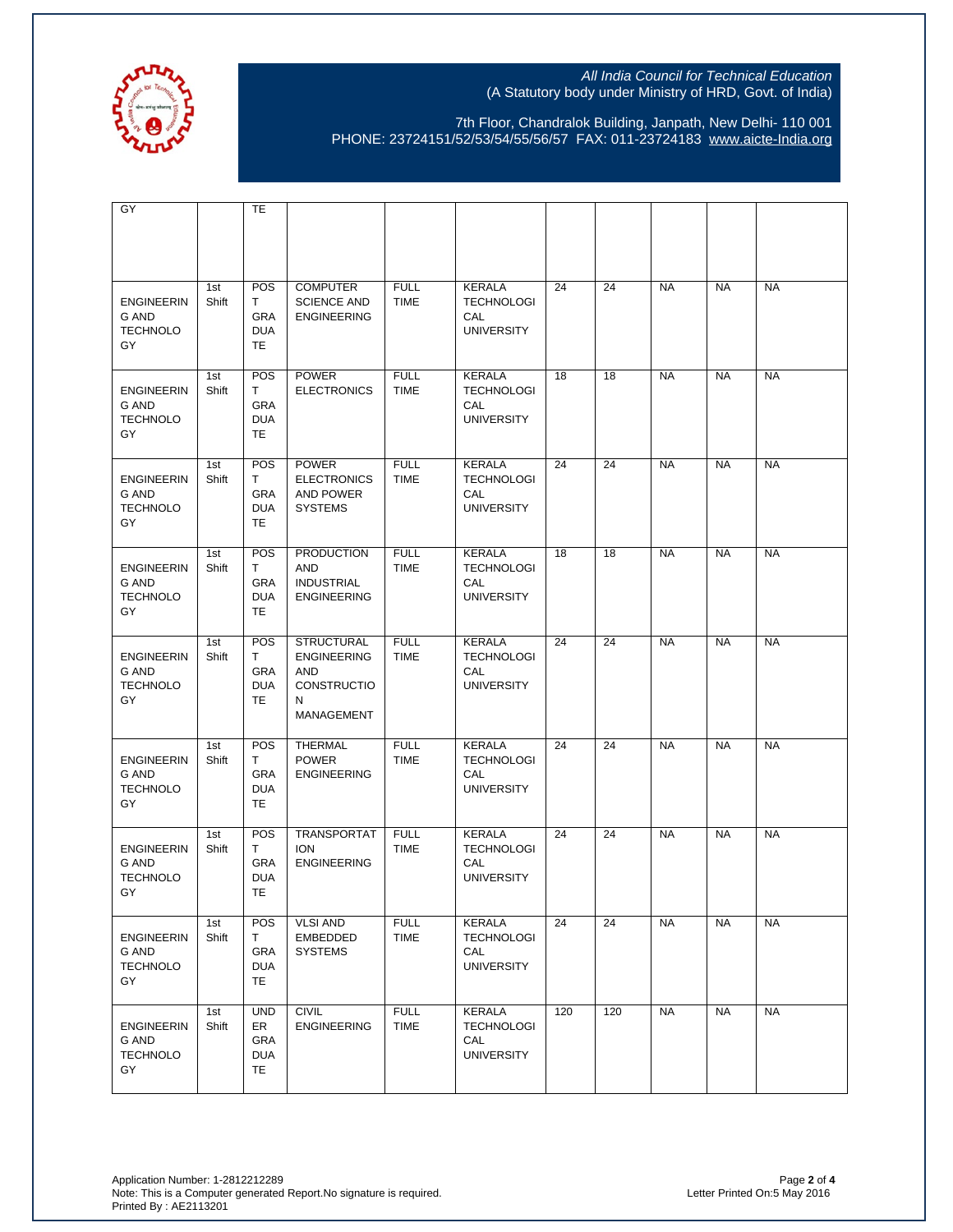

7th Floor, Chandralok Building, Janpath, New Delhi- 110 001 PHONE: 23724151/52/53/54/55/56/57 FAX: 011-23724183 [www.aicte-India.org](http://www.aicte-india.org/)

| <b>ENGINEERIN</b><br>G AND<br><b>TECHNOLO</b><br>GY        | 1st<br>Shift | <b>UND</b><br><b>ER</b><br><b>GRA</b><br><b>DUA</b><br><b>TE</b> | <b>COMPUTER</b><br><b>SCIENCE AND</b><br><b>ENGINEERING</b>                 | <b>FULL</b><br><b>TIME</b> | <b>KERALA</b><br><b>TECHNOLOGI</b><br>CAL<br><b>UNIVERSITY</b>        | 60  | 60  | <b>NA</b> | <b>NA</b> | <b>NA</b> |
|------------------------------------------------------------|--------------|------------------------------------------------------------------|-----------------------------------------------------------------------------|----------------------------|-----------------------------------------------------------------------|-----|-----|-----------|-----------|-----------|
| <b>ENGINEERIN</b><br><b>G AND</b><br><b>TECHNOLO</b><br>GY | 1st<br>Shift | <b>UND</b><br>ER.<br><b>GRA</b><br><b>DUA</b><br><b>TE</b>       | <b>ELECTRICAL</b><br><b>AND</b><br><b>ELECTRONICS</b><br><b>ENGINEERING</b> | <b>FULL</b><br><b>TIME</b> | <b>KERALA</b><br><b>TECHNOLOGI</b><br><b>CAL</b><br><b>UNIVERSITY</b> | 120 | 120 | <b>NA</b> | <b>NA</b> | <b>NA</b> |
| <b>ENGINEERIN</b><br><b>G AND</b><br><b>TECHNOLO</b><br>GY | 1st<br>Shift | <b>UND</b><br>ER.<br><b>GRA</b><br><b>DUA</b><br><b>TE</b>       | <b>ELECTRONICS</b><br>&<br><b>COMMUNICATI</b><br>ON ENGG                    | <b>FULL</b><br><b>TIME</b> | <b>KERALA</b><br><b>TECHNOLOGI</b><br>CAL<br><b>UNIVERSITY</b>        | 120 | 120 | <b>NA</b> | <b>NA</b> | <b>NA</b> |
| <b>ENGINEERIN</b><br>G AND<br><b>TECHNOLO</b><br>GY        | 1st<br>Shift | <b>UND</b><br><b>ER</b><br><b>GRA</b><br><b>DUA</b><br><b>TE</b> | <b>MECHANICAL</b><br><b>ENGINEERING</b>                                     | <b>FULL</b><br><b>TIME</b> | <b>KERALA</b><br><b>TECHNOLOGI</b><br>CAL<br><b>UNIVERSITY</b>        | 120 | 120 | <b>NA</b> | <b>NA</b> | <b>NA</b> |
| <b>MCA</b>                                                 | 1st<br>Shift | POS<br>T<br><b>GRA</b><br><b>DUA</b><br><b>TE</b>                | <b>MASTERS IN</b><br><b>COMPUTER</b><br><b>APPLICATIONS</b>                 | <b>FULL</b><br><b>TIME</b> | <b>KERALA</b><br><b>TECHNOLOGI</b><br><b>CAL</b><br><b>UNIVERSITY</b> | 30  | 30  | <b>NA</b> | <b>NA</b> | <b>NA</b> |

The above mentioned approval is subject to the condition that MAR ATHANASIUS COLLEGE OF ENGINEERING, KOTHAMANGALAM shall follow and adhere to the Regulations, guidelines and directions issued by AICTE from time to time and the undertaking / affidavit given by the institution along with the application submitted by the institution on portal.

In case of any differences in content in this Computer generated Extension of Approval Letter, the content/information as approved by the Executive Council / General Council as available on the record of AICTE shall be final and binding.

Strict compliance of Anti-Ragging Regulation:- Approval is subject to strict compliance of provisions made in AICTE Regulation notified vide F. No. 37-3/Legal/AICTE/2009 dated July 1, 2009 for Prevention and Prohibition of Ragging in Technical Institutions. In case Institution fails to take adequate steps to Prevent Ragging or fails to act in accordance with AICTE Regulation or fails to punish perpetrators or incidents of Ragging, it will be liable to take any action as defined under clause 9(4) of the said Regulation.

## **Note: Validity of the course details may be verified at www.aicte-india.org**

 **Dr. Avinash S Pant Vice - Chairman, AICTE**

Copy to:

- **1. The Regional Officer,** All India Council for Technical Education Health Centre Building Bangalore University Campus Bangalore - 560 009, Karnataka
- **2. The Director Of Technical Education,** Kerala